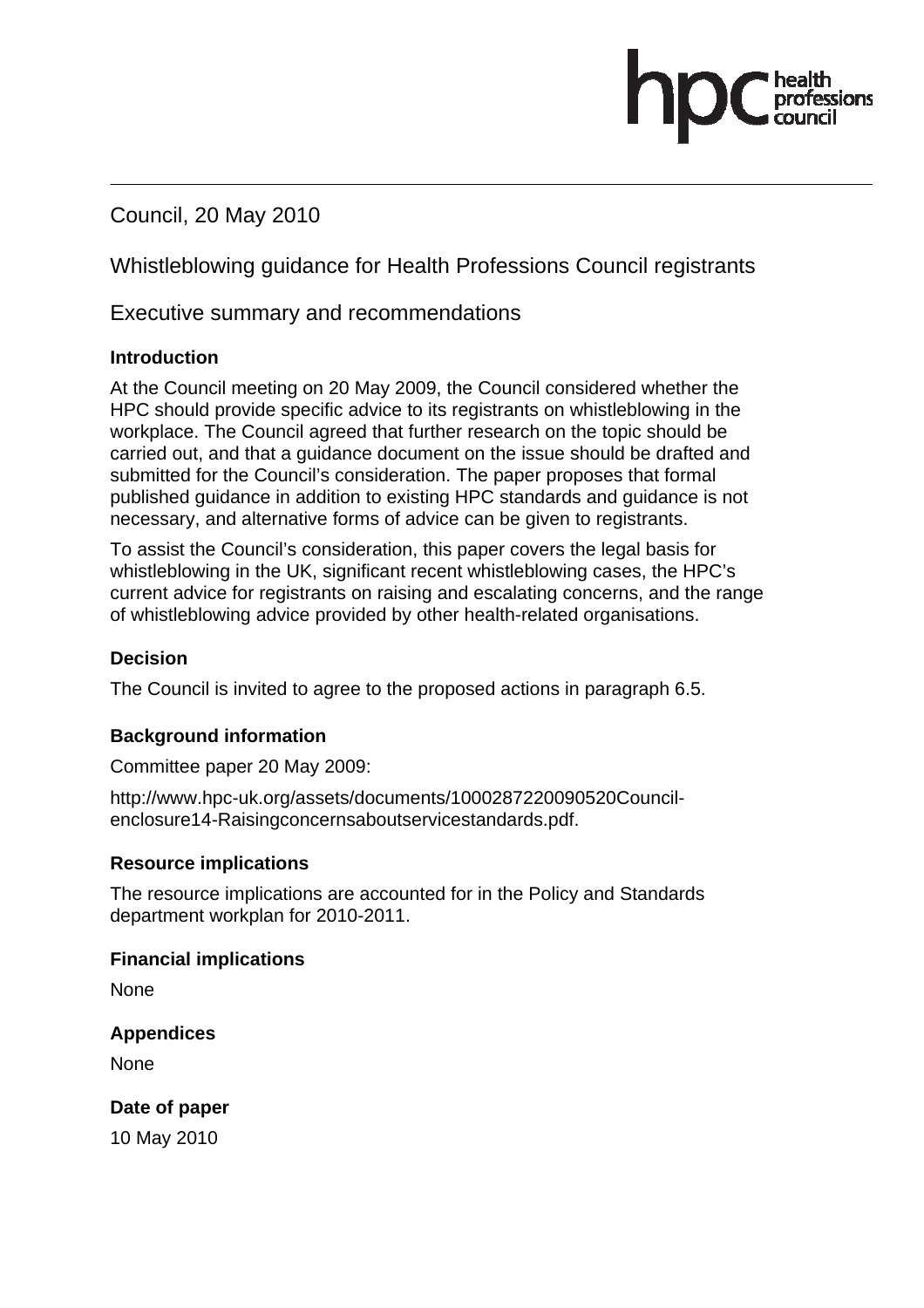# nfessions

## **Whistleblowing guidance for Health Professions Council registrants**

# **1. Introduction**

- 1.1 At the Council meeting on 20 May 2009, the Council considered whether the HPC should provide specific advice to its registrants on the correct procedures to follow when they need or wish to raise concerns about serious issues they are concerned about in their places of work informally known as 'whistleblowing'. The Council agreed that further research on whistleblowing should be carried out, and that a guidance document on the issue should be drafted and submitted for the Council's consideration. As a result of the research undertaken—which is discussed in this paper—we propose that formal published guidance in addition to existing HPC standards and guidance is not necessary. Instead, we have proposed a number of alternative methods of providing further advice for registrants.
- 1.2 To assist the Council's consideration, this paper covers the legal basis for whistleblowing in the UK, significant recent whistleblowing cases, the HPC's current advice for registrants on raising and escalating concerns, and the range of whistleblowing advice provided by other health-related organisations.

# **2. Background**

- 2.1 Over past years there have been a number of high profile cases involving the reporting of major problems in the provision of health services in the UK. Recent cases to note include systemic failures of health service provision at the Mid-Staffordshire NHS Foundation Trust, and poor care given to elderly patients at Royal Sussex County Hospital in Brighton. The HPC Conduct and Competence Committee has also considered a fitness to practise case which touched on issues surrounding whistleblowing. These cases raise issues around whether health professionals who were working for those organisations, or who observed other professionals whose behaviour was concerning, could have acted as whistleblowers and raised concerns earlier—or in some cases, whether they should have raised those concerns in more appropriate ways.
- 2.2 Whistleblowing is defined as the disclosure by an individual to the public, or those in authority, of mismanagement, corruption, illegality, or some other form of wrong-doing in the workplace. In the UK, whistleblowers are legally protected for the public interest, to encourage people to speak out if they find malpractice in an organisation or workplace. The Public Interest Disclosure Act 1998 inserted provisions into the Employment Rights Act 1996 to give protection to whistleblowers who raise concerns by making a 'protected disclosure' about serious fraud or malpractice at their place of work, against victimisation or dismissal—provided they have behaved in a responsible way in dealing with their concerns. The provisions allow an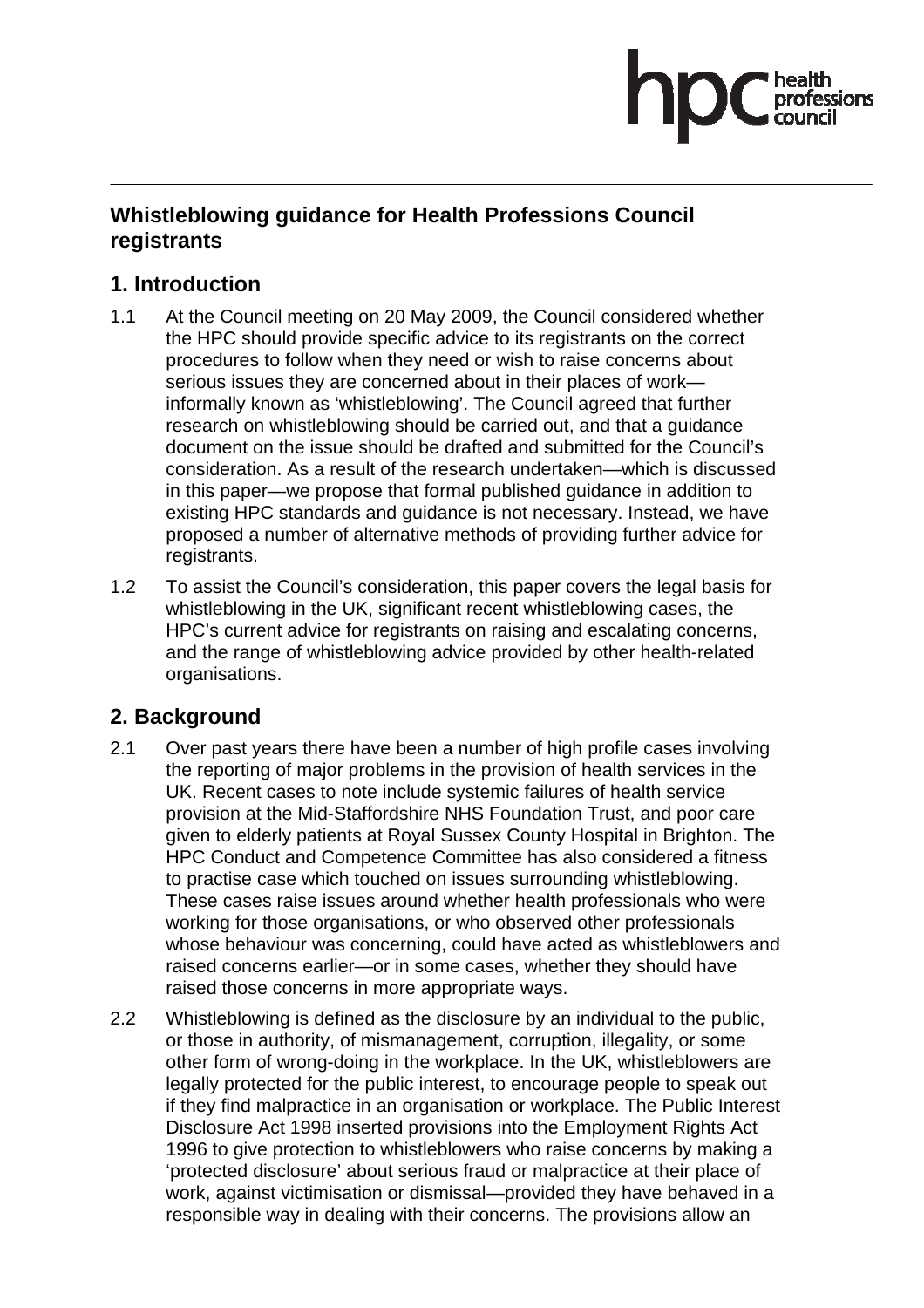exception to an employee's normal contractual duty of confidentiality. Qualifying disclosures can cover:

- Criminal offences;
- Failure to comply with legal obligations;
- Miscarriages of justice;
- Health and safety dangers;
- Environmental risks; and
- A deliberate attempt to cover up any of the above.
- 2.3 The legal protection applies if the qualifying disclosure is made in good faith to the employer; in certain cases to a government minister; or to a person (or organisation) prescribed by the Secretary of State—which can include some regulatory bodies. In some limited circumstances, whistleblowers are able to make disclosures to a non-prescribed person. This applies in circumstances when there is such an exceptionally serious failure in a workplace that the whistleblower does not need to go through the normal channels but can publicly 'blow the whistle' straight away. However, the issue must be a matter of fact that something is a genuinely serious failure. An example could be an exceptionally serious practice that placed workers' or service users' lives in danger. The conditions given for making the concerns public do not apply if the person:
	- makes the disclosure in good faith;
	- reasonably believes that the information is substantially true;
	- does not act for personal gain; and
	- acts reasonably taking into account the circumstances.

#### **3. Recent cases**

- 3.1 A number of recent whistleblowing cases have raised issues which need to be taken into account in the Council's consideration of whether the HPC should provide specific advice to registrants on raising and escalating concerns in the workplace. A sample of these cases are summarised below.
- 3.2 While people who choose to raise concerns are legally protected in the specific circumstances outlined in the previous section, there have been some cases when because a whistleblower had raised legitimate concerns in a way which was not protected by the law, they were then subject to disciplinary and/or fitness to practise action—usually because they had breached employer policies or professional standards in doing so. In other situations, employees have not raised concerns at all, possibly because they were concerned that they would be subject to such action. The main issue stemming from these cases is that if health professionals do not know how to make a protected disclosure and raise concerns in an appropriate way, or are dissuaded from raising concerns because they are afraid of the consequences for them personally, the safety of the public using health services can be put at risk.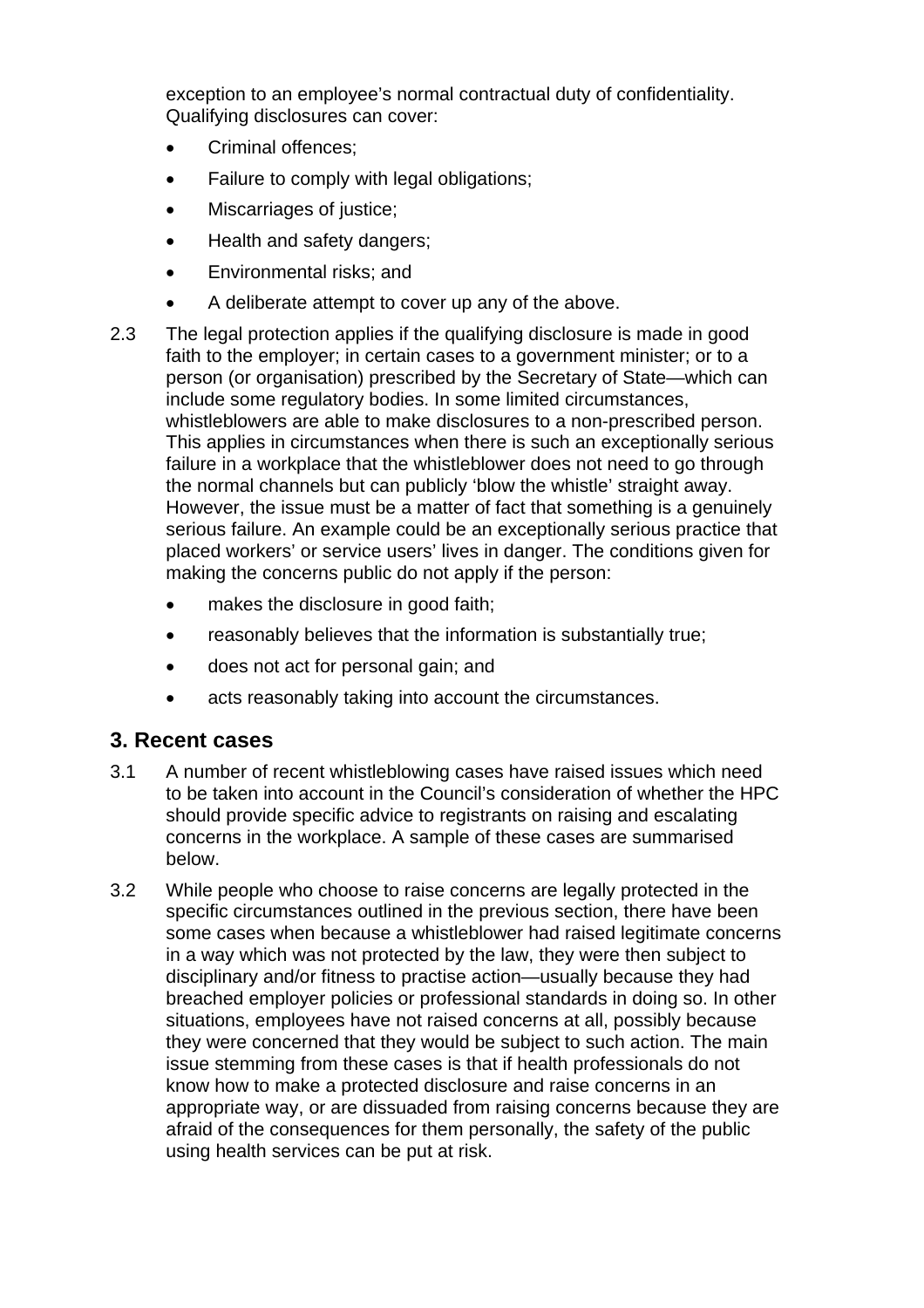#### **Margaret Haywood**

3.3 In 2005 Margaret Haywood wore a hidden camera to film the poor conditions on an acute care ward at the Royal Sussex County Hospital in Brighton. The footage was taken without the permission of the patients she filmed, and was subsequently aired in a television programme which publicly raised concerns about the standards of care at the hospital. Because Ms Haywood's actions broke the professional code of conduct for nurses, she was subject to fitness to practise action by the Nursing and Midwifery Council (NMC). In this case the NMC panel had to balance Ms Haywood's duty to protect patient confidentiality with her duty to raise concerns about poor standards of care. The NMC initially found Ms Haywood not fit to practise as a result of her actions and she was struck off their register in April 2009. Following legal action, the NMC settled with Ms Haywood in October 2009, allowing her to return to practice as a nurse. As a result of this case, the NMC is producing advice for their registrants on raising and escalating concerns—more details of which are provided in the following section on the whistleblowing advice provided by other health organisations.

#### **Mid-Staffordshire NHS Foundation Trust**

3.4 In 2007, concerns were raised by members of the public about standards of care at the Mid-Staffordshire NHS Foundation Trust. In 2008, the Health Care Commission (now the Care Quality Commission) launched what proved to be the first of a series of inquiries into the unusually high death rates and apparent poor standards of care at the trust. The most recent inquiry, completed in March 2010, was carried out independently and chaired by Robert Francis QC. The inquiry report concluded that between 2005 and 2009, patients were routinely neglected by a trust that was preoccupied with cost cutting, targets, and processes, and which had lost sight of its fundamental responsibility to provide safe care. The inquiry found that staff who spoke out about the standards of care at the trust felt ignored, and there is strong evidence that many were deterred from doing so through fear and bullying. The Francis inquiry recommended that 'the trust board should give priority to ensuring that any member of staff who raises an honestly held concern about the standard or safety of the provision of services to patients is supported and protected from any adverse consequences, and should foster a culture of openness and insight'.

#### **HPC fitness to practise case**

3.5 In 2008, the HPC Conduct and Competence Committee considered the case of a registrant who raised concerns with senior colleagues relating to insufficient and incomplete witnessing of procedures their place of work. After raising those concerns, it was found that the registrant had photocopied patient records they were concerned about and taken them home, in doing so breaching the employer's policies and creating the risk of a breach of patient confidentiality. The registrant was then disciplined by their employer, and their conduct was reported to the HPC. The panel found that the registrant's fitness to practise was not impaired although their actions in taking copies of records home had amounted to professional misconduct. In coming to its decision, the panel accepted that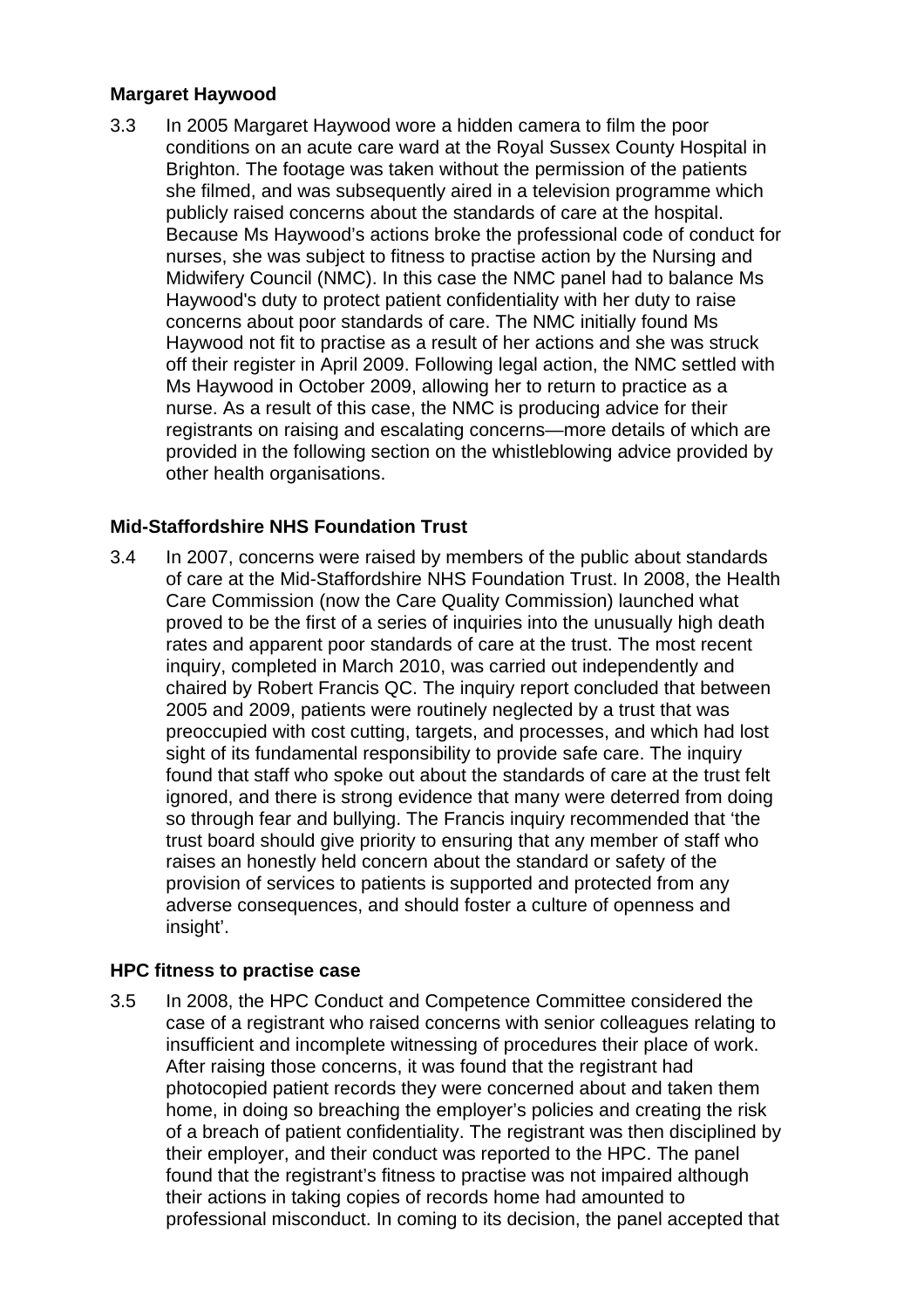while the registrant had not followed the correct procedures in raising a concern there had been no bad faith on their part, and also accepted that they had been motivated by a strong wish to safeguard patients from the potential risks presented by deficient record keeping.

# **4. Current HPC guidance and standards**

- 4.1 At present the HPC does not provide separate specific guidance to our registrants on how to raise or escalate concerns they may have in their workplace, beyond the general principles which are found in our standards of conduct, performance, and ethics, and some related guidance on confidentiality.
- 4.2 We expect our registrants to raise concerns about service user or patient safety with an appropriate authority or person. Standard 1 of the standards of conduct, performance, and ethics requires our registrants to act in the best interest of service users, and they are obliged to act immediately if they become aware of a situation where a service user may be put in danger, and to take appropriate action to protect the rights of children and vulnerable adults who are at risk. We require our registrants to place the safety of service users before any personal or professional loyalties at all times. Standard 4 requires our registrants to tell us (or any other relevant regulators) any important information about their own, or other registrants' or health professionals' conduct or competence.
- 4.3 The HPC has also produced the document *Confidentiality—guidance for registrants*, which provides advice about some of the issues related to whistleblowing and how registrants should handle information about service users. While it is not designed to replace local procedures, it provides a tool kit which registrants can use to make informed and reasonable decisions relating to issues of confidentiality in line with the HPC standards. One section of the guidance covers the issue of disclosing confidential information without consent if it is in the public interest to do so—such as in a situation where it is necessary in order to prevent serious harm to other people.

# **5. Guidance provided by other organisations**

5.1 A number of other UK health-related organisations and regulators provide, or are in the process of developing different forms of advice or guidance for organisations, managers and employees, or registrants on how raise or escalate concerns in the workplace. The range of guidance provided by some of these organisations is summarised below.

#### **NHS**

5.2 The NHS Social Partnership Forum working with the charity Public Concern at Work has recently produced a draft information pack: *Speak up for a Healthy NHS*, which is designed to help employers to achieve best practice when devising, implementing, and auditing their whistleblowing arrangements. The draft guidance provides a step-by-step guide, covering what employers should know before developing whistleblowing policies, practical advice for managers in receiving and responding to concerns, suggestions for how to foster a positive environment which would allow staff to staff raise concerns, case studies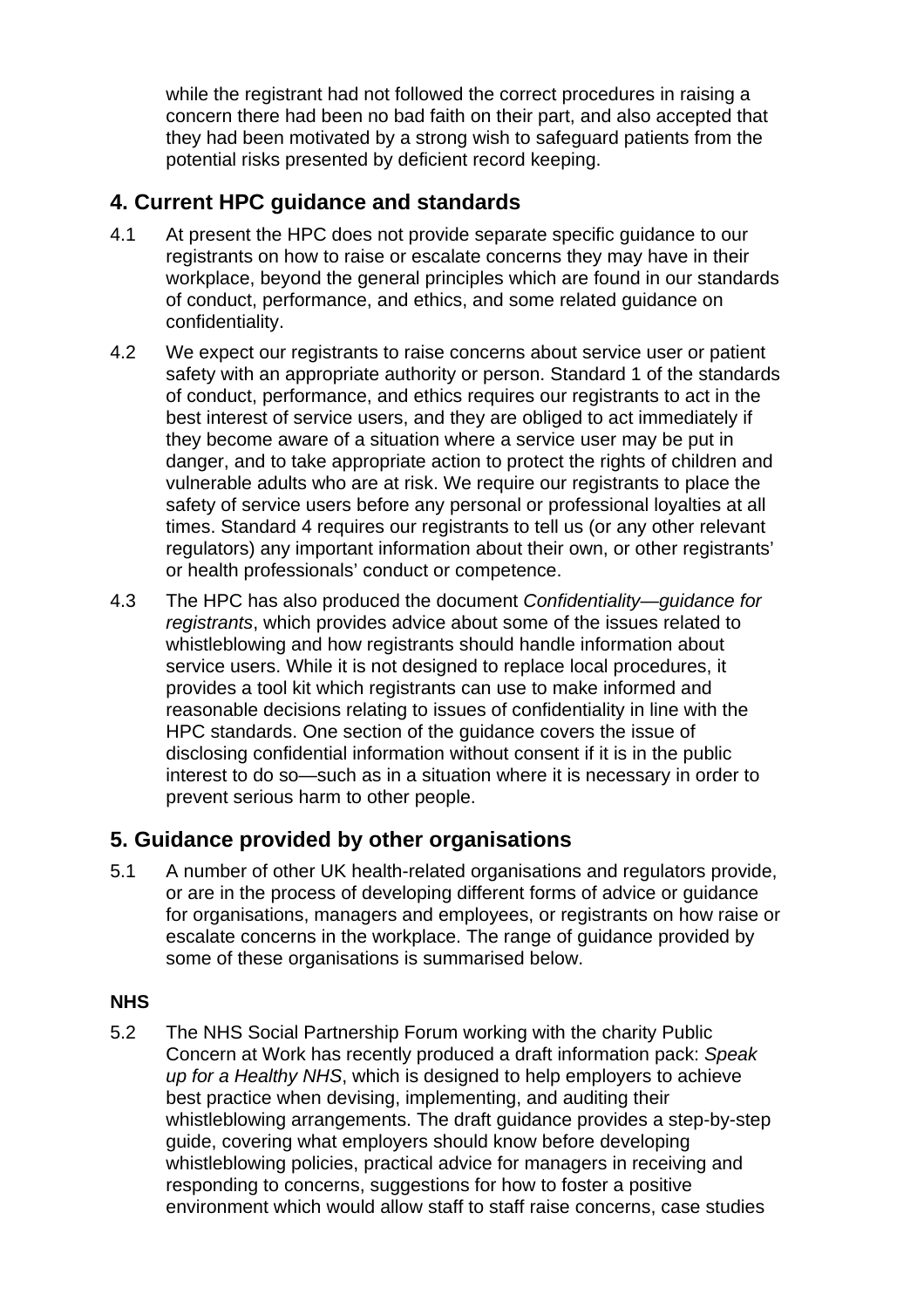of how particular complaints could be dealt with, and a policy template to be adapted for use in individual organisations.

## **Nursing and Midwifery Council (NMC)**

5.3 As a result of the Margaret Haywood case, the NMC decided that nurses and midwives needed clearer information about how to appropriately raise and escalate concerns in a way that is safe for patients and that will not bring the whistleblower into conflict with the NMC code of conduct. The NMC has recently consulted on its draft whistleblowing guidance document. The draft guidance sets out registrants' rights under the Public Interest Disclosure Act, the difference between raising a concern and making a complaint, the differing roles of practitioners and employers in raising or dealing with concerns, guidance on confidentiality requirements, and then the general steps a whistleblower should always take when raising a concern. One of the potentially most useful tools in the guidance is a flowchart which sets out sequentially the steps and basic issues to be considered when raising or escalating any concern. The guidance concludes with a list of organisations nurses or midwives can contact for further advice or assistance.

#### **General Medical Council (GMC)**

- 5.4 The GMC has produced a general guidance document for its registrants on how to raise concerns about patient safety for any reason. The guidance is based on the GMC's core guidance for doctors, which is similar to the standards the HPC sets for its registrants. After detailing the appropriate way to raise and escalate a concern through internal channels, the guidance also advises registrants on situations in which it is appropriate to raise concerns with external authorities including:
	- If the registrant cannot raise the issue with the responsible person or body locally because that person or organisation is part of the problem;
	- If there is an immediate risk to patients from a colleague and an external body needs to be alerted straight away (though in such cases the registrant should also make the employing/contracting body aware of the concerns and the action taken);
	- If they have raised concerns through local channels but are not satisfied that the responsible person or body has taken adequate action.
- 5.5 The GMC also advises its registrants that it may be appropriate to make their concerns public, provided that patient confidentiality is not breached.

#### **Care Quality Commission (CQC)**

5.6 The CQC has produced whistleblowing guidance aimed at regulated care organisations and staff employed in those organisations. The aim of the guidance is to ensure that care service providers know how internal whistleblowing arrangements can help safeguard the interests of people using their services, and that staff in regulated care services know they can make whistleblowing disclosures to the CQC and that CQC will respond appropriately when they do. The guidance covers the issues care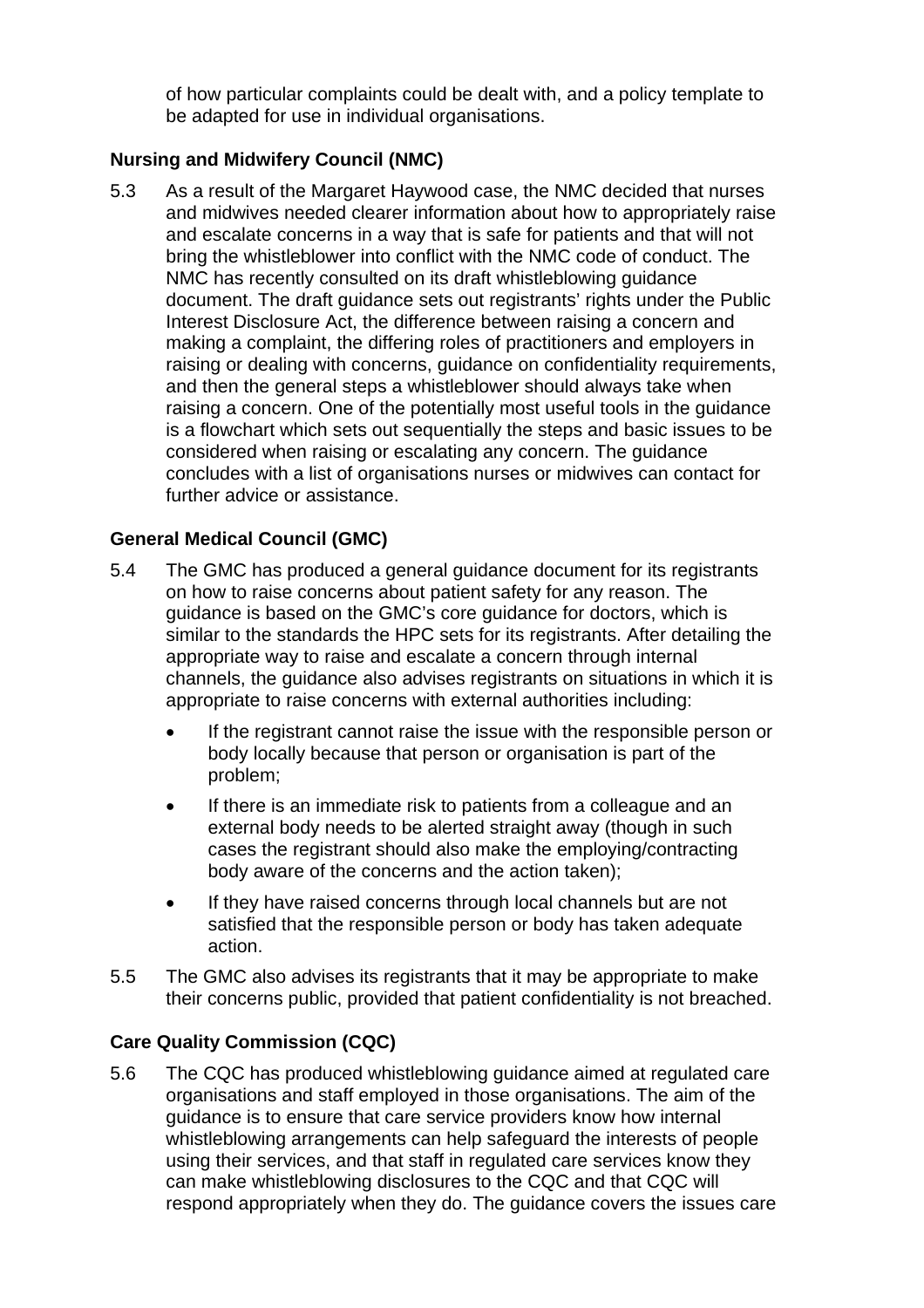organisations should consider when developing and putting effective whistleblowing policies in place, as well as practical guidance for staff in those organisations about how to raise concerns, their rights under the Public Interest Disclosure Act, and sources of additional information.

## **General Dental Council (GDC)**

5.7 The GDC has produced a guidance document on whistleblowing: *Principles of Raising Concerns*, which sets out the principles its registrants should consider when raising concerns, based on the standards set for the dental professions. The aim of the guidance is to help and encourage dental professionals to raise concerns they have that patients might be at risk because of a colleague's health, behaviour, or professional performance, or because of any aspect of the clinical environment. As well as setting out the principles for the behaviour required of registrants, the guidance also advises registrants on when to contact the regulator or other bodies to make complaints, and refers them to other sources of useful information.

## **General Optical Council (GOC)**

5.8 While the GOC has not produced specific guidance of its own for its registrants, it has supported a Council for Healthcare Regulatory Excellence (CHRE) cross-regulatory statement on whistleblowing, and posted the statement on the standards section of its website. The statement covers the general responsibilities of healthcare professionals to protect patients and service users, and the legal rights and responsibilities of employees and employers.

## **6. Our proposals**

- 6.1 While we recognise the value of producing useful advice to our registrants on their rights and responsibilities regarding raising and escalating concerns in the workplace, there are a number of issues the Council should consider before we can do so.
- 6.2 Any advice the HPC does provide would necessarily need to be high-level, in order to be relevant to all the professions we regulate. However, we would want to avoid providing advice that was so general in nature that it was not useful for registrants, or duplicating information readily available elsewhere. Because of the wide range of employment situations and organisations our registrants work in, some of the best advice the HPC may be able to provide would be to direct registrants with concerns to the most appropriate places to access further information or assistance. This could include referring registrants to relevant employer policies or procedures for raising and escalating concerns.
- 6.3 If the HPC decided to produce a formal guidance document on raising and escalating concerns, a period of formal consultation on an approved draft guidance document would be needed, followed by a process to finalise the guidance reflecting the responses received. This process would take a period of up to 18 months.
- 6.4 The Council may be aware that the Policy and Standards department regularly provides advice to registrants who ask for clarification of the HPC standards in relation to employment and the policies and practices carried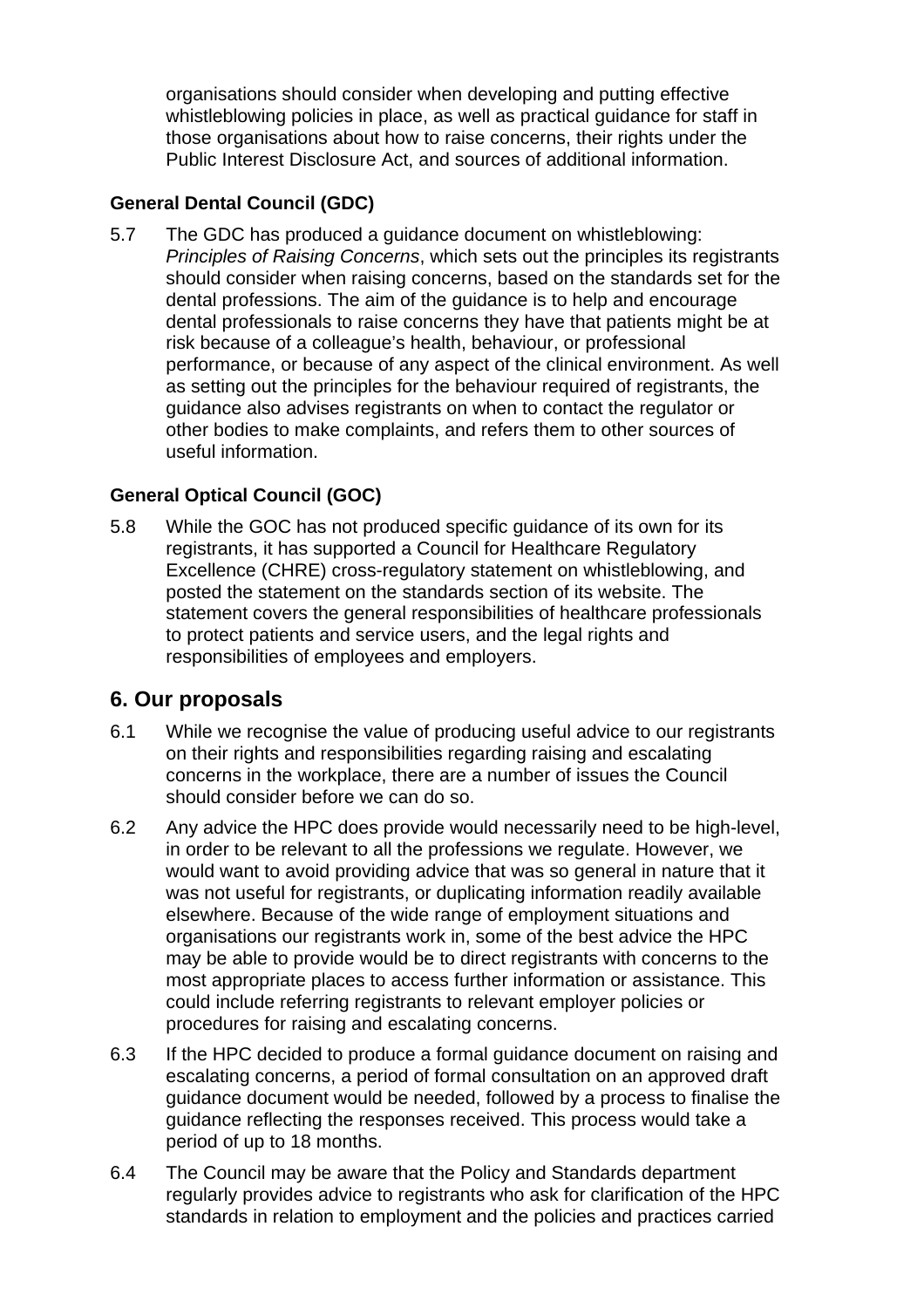out in different organisations. While we are often asked to respond to queries relating to concerns about professional behaviour or workplace standards, a very small proportion of the matters we have been made aware of are serious enough to be considered as whistleblowing issues.

- 6.5 We propose that the HPC should provide advice on whistleblowing to its registrants through a variety of means rather than producing than formal guidance. Ways of producing and disseminating this information could include:
	- Relevant information posted on the HPC website, including advice on which of our standards apply to registrants who wish to raise or escalate concerns, and links to relevant external organisations or useful and authoritative resources on whistleblowing issues;
	- Articles on whistleblowing and associated issues for registrants to consider to be published in Infocus—the HPC's regular bi-monthly newsletter;
	- Producing an informal flowchart setting out the general process for raising and escalating concerns—this could be published either in Infocus or on the website as appropriate.

# **7. References**

CHRE joint draft healthcare regulator's statement on whistleblowing, General Optical Council,

http://www.optical.org/goc/filemanager/root/site\_assets/codes\_of\_conduct/chre whistleblowing\_statement.pdf.

*Guidance on raising concerns about patient safety,* General Medical Council, http://www.gmc-uk.org/static/documents/content/Raising\_concerns.pdf, September 2006.

*Guidance: whistleblowing arrangements in regulated care services,* Care Quality Commission,

http://www.cqc.org.uk/\_db/\_documents/whistleblowing\_arrangements.doc, January 2007.

*Guide to the Public Interest Disclosure Act*, Public Concern at Work, http://www.pcaw.co.uk/law/uklegislation.htm, 2003

Notice of Decision and Order, HPC Conduct and Competence Committee, 28 October 2008.

Nursing and Midwifery Council and Royal College of Nursing press release on Margaret Haywood case,

http://www.rcn.org.uk/newsevents/press\_releases/uk/joint\_nmc\_and\_rcn\_statem ent\_on\_margaret\_haywood\_high\_court\_verdict, 12 October 2009.

*Principles of raising concerns,* General Dental Council, http://www.gdcuk.org/NR/rdonlyres/29694F3A-B730-40B6-A47E-A9F431303FBB/0/RaisingConcerns.pdf, October 2009.